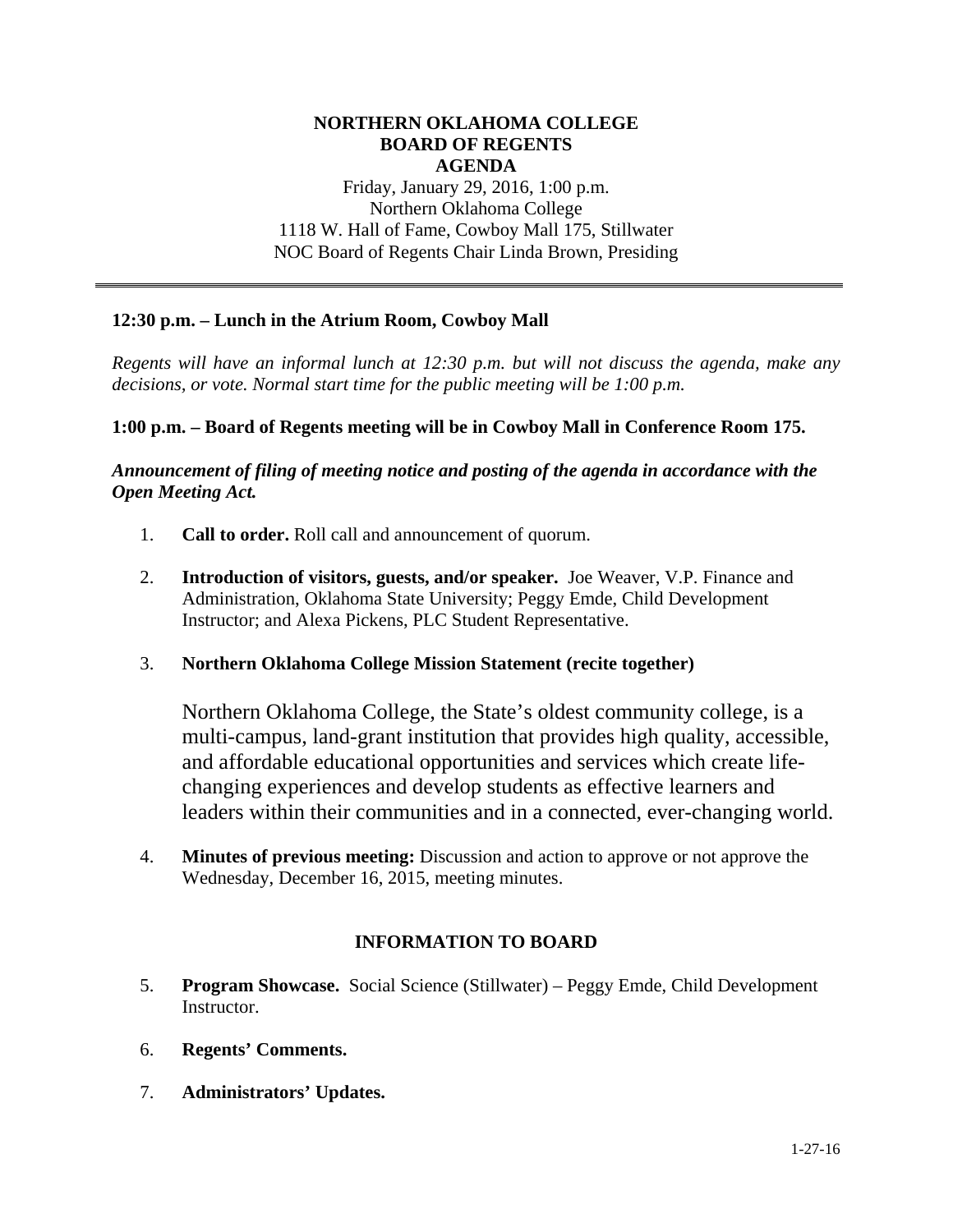- 8. **President's Update.**
- 9. **Other reports.**  a. Personnel Actions
- 10. **The New Criteria for Accreditation.** Higher Learning Commission
- 11. **Institutional Scholarship Program Update.**

## **BOARD ACTION Discussion and action to approve or not approve the following:**

- 12. **OSU/NOC Agreement.** Consider approval for President of Northern Oklahoma College (NOC) to enter into a land lease agreement with Oklahoma State University (OSU) for property on Stillwater campus to construct building at Monroe and Connell that will meet the educational and instructional needs of students and employees. The agreement would be subject to review by Legal Counsel prior to its execution.
- 13. **FY2017 Academic Service Fee Requests.** Consider approval of the FY2017 Academic Service Fee Requests.
- 14. **Transfer of Funds from 700 Fund to 295 Fund.** Consider approval of the transfer of Funds from 700 Fund to 295 Fund.
- 15. **FY2016 Educational and General Budget Revision.** Consider approval of the FY2016 Educational and General Budget Revision.
- 16. **Electronic Delivery Request for Degree Programs.** Consider approval of electronic delivery request for the following degree programs:
	- a. Associate of Applied Science in Nursing (RN)
	- b. Associate of Arts in Child Development
	- c. Associate of Arts in Communication
	- d. Associate of Arts in Criminal Justice
	- e. Associate of Arts in English
	- f. Associate of Arts in Social Sciences and Social Sciences-Behavioral Science Option
- 17. **Monthly Financial Report.** Consider approval of monthly financial report.
- 18. **Monthly Purchases**. Consider approval of monthly purchases.
- 19. **Section 13 600-650 allocation request.** Consider approval of the Section 13 600-650 allocation request for various projects.